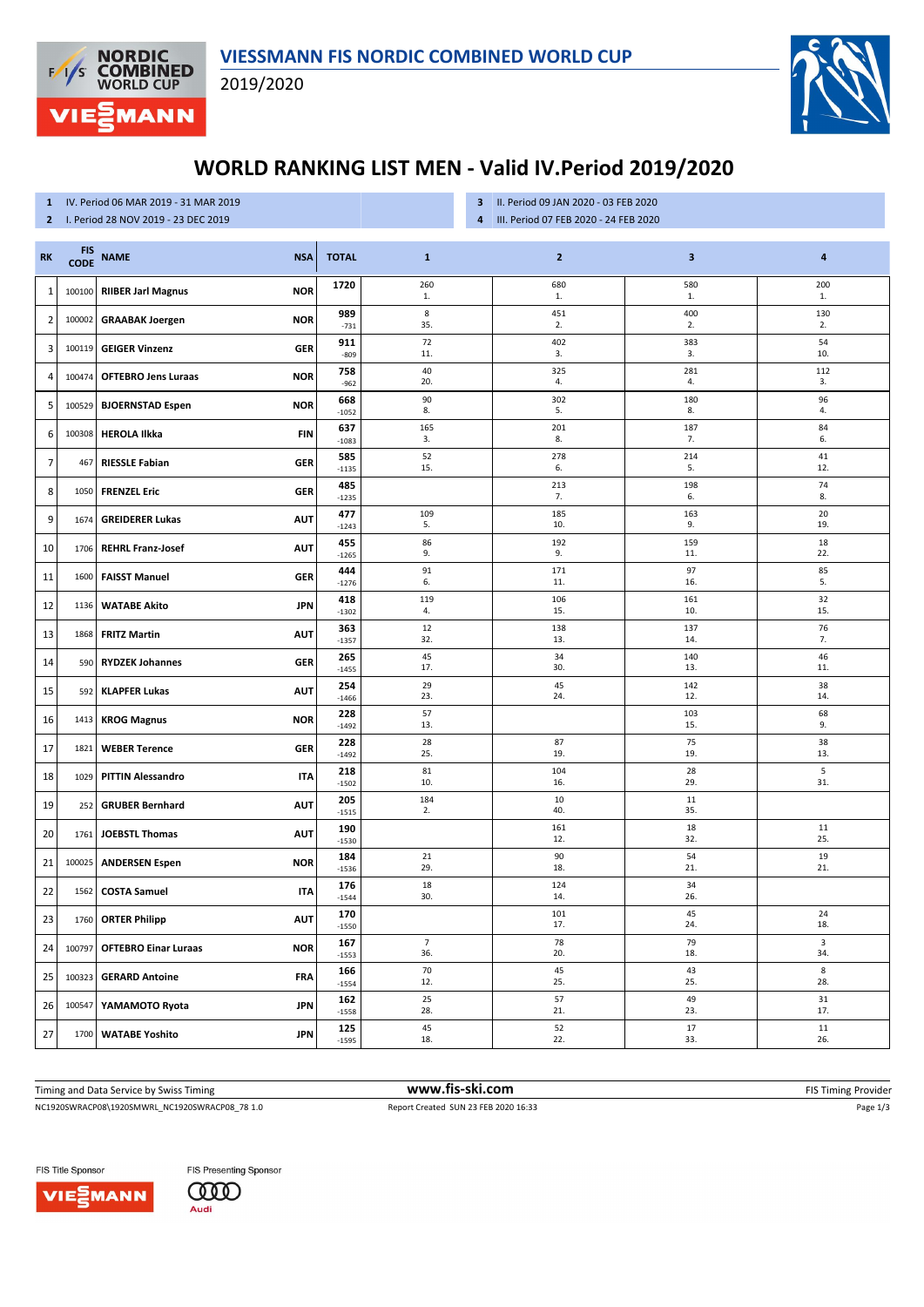



## **WORLD RANKING LIST MEN - Valid IV.Period 2019/2020**

| <b>RK</b> | <b>FIS</b><br><b>CODE</b> | <b>NAME</b><br><b>NSA</b>                 | <b>TOTAL</b>   | $\mathbf{1}$          | $\mathbf{2}$          | 3                 | 4                     |
|-----------|---------------------------|-------------------------------------------|----------------|-----------------------|-----------------------|-------------------|-----------------------|
| 28        | 100965                    | <b>LAMPARTER Johannes</b><br><b>AUT</b>   | 107<br>$-1613$ |                       | 16<br>35.             | 86<br>17.         | 5<br>32.              |
| 29        | 100434                    | <b>MUHLETHALER Laurent</b><br><b>FRA</b>  | 105<br>$-1615$ | $\sqrt{4}$<br>37.     | 13<br>36.             | 56<br>20.         | 32<br>16.             |
| 30        | 100280                    | <b>PORTYK Tomas</b><br><b>CZE</b>         | 103<br>$-1617$ |                       | 43<br>27.             | 53<br>22.         | $\overline{7}$<br>29. |
| 31        | 100314                    | <b>RIIBER Harald Johnas</b><br><b>NOR</b> | 91<br>$-1629$  | 10<br>34.             | 49<br>23.             | 18<br>31.         | 14<br>23.             |
| 32        | 1650                      | <b>SCHMID Jan</b><br><b>NOR</b>           | 90<br>$-1630$  | 90<br>7.              |                       |                   |                       |
| 33        | 100439                    | <b>HIRVONEN Eero</b><br><b>FIN</b>        | 78<br>$-1642$  | 42<br>19.             | 10<br>39.             | 13<br>34.         | 13<br>24.             |
| 34        | 759                       | NAGAI Hideaki<br><b>JPN</b>               | 70<br>$-1650$  | 29<br>24.             | 20<br>33.             | 21<br>30.         |                       |
| 35        | 100460                    | <b>KOSTNER Aaron</b><br><b>ITA</b>        | 62<br>$-1658$  | 25<br>27.             | 37<br>28.             |                   |                       |
| 36        | 100191                    | <b>GERSTGRASER Paul</b><br><b>AUT</b>     | 60<br>$-1660$  | 53<br>14.             | $\overline{7}$<br>43. |                   |                       |
| 37        | 100357                    | <b>SCHMID Julian</b><br><b>GER</b>        | 54<br>$-1666$  |                       | 44<br>26.             | 8<br>37.          | $\overline{2}$<br>35. |
| 38        | 606                       | <b>BRAUD Francois</b><br><b>FRA</b>       | 51<br>$-1669$  | 51<br>16.             |                       |                   |                       |
| 39        | 100167                    | <b>ILVES Kristjan</b><br>EST              | 42<br>$-1678$  |                       |                       | 32<br>27.         | 10<br>27.             |
| 40        | 100179                    | <b>KUPCZAK Szczepan</b><br><b>POL</b>     | 41<br>$-1679$  |                       | 5<br>44.              | 30<br>28.         | 6<br>30.              |
| 41        | 100213                    | YAMAMOTO Go<br><b>JPN</b>                 | 40<br>$-1680$  | 4<br>39.              | 35<br>29.             |                   | $\mathbf{1}$<br>36.   |
| 42        | 609                       | <b>LAHEURTE Maxime</b><br><b>FRA</b>      | 36<br>$-1684$  | 36<br>21.             |                       |                   |                       |
| 43        | 100811                    | <b>FLATLA Kasper Moen</b><br><b>NOR</b>   | 36<br>$-1684$  |                       | 33<br>31.             | 3<br>40.          |                       |
| 44        | 214                       | <b>DENIFL Wilhelm</b><br><b>AUT</b>       | 35<br>$-1685$  | 35<br>22.             |                       |                   |                       |
| 45        | 1462                      | <b>CIESLAR Adam</b><br>POL                | 27<br>$-1693$  | 27<br>26.             |                       |                   |                       |
| 46        | 100566                    | <b>SKOGLUND Andreas</b><br><b>NOR</b>     | 24<br>$-1696$  |                       | 24<br>32.             |                   |                       |
| 47        | 100798                    | <b>SKAARSET Lars Ivar</b><br><b>NOR</b>   | 19<br>$-1701$  |                       |                       |                   | 19<br>20.             |
| 48        | 100316                    | <b>TILLER Simen</b><br><b>NOR</b>         | 18<br>$-1702$  |                       | 18<br>34.             |                   |                       |
| 49        | 100268                    | PAZOUT Ondrej<br><b>CZE</b>               | 16<br>$-1704$  |                       | 12<br>37.             | $\sqrt{4}$<br>38. |                       |
| 50        | 623                       | SUI<br><b>HUG Tim</b>                     | 14<br>$-1706$  | 14<br>31.             |                       |                   |                       |
| 51        |                           | 100538 MUTRU Leevi<br><b>FIN</b>          | 13<br>$-1707$  | 2<br>41.              | 11<br>38.             |                   |                       |
| 52        | 1733                      | <b>WELDE David</b><br><b>GER</b>          | 11<br>$-1709$  | ${\bf 11}$<br>33.     |                       |                   |                       |
| 53        | 1774                      | <b>BUZZI Raffaele</b><br>ITA              | 10<br>$-1710$  |                       |                       | 10<br>36.         |                       |
| 54        | 100495                    | <b>KARHUMAA Wille</b><br><b>FIN</b>       | 9<br>$-1711$   |                       | 9<br>41.              |                   |                       |
| 55        | 100184                    | <b>LANGE Jakob</b><br><b>GER</b>          | 8<br>$-1712$   |                       | 8<br>42.              |                   |                       |
| 56        | 100637                    | <b>VALLET Edgar</b><br><b>FRA</b>         | 4<br>$-1716$   | $\overline{a}$<br>38. |                       |                   |                       |

Timing and Data Service by Swiss Timing **www.fis-ski.com www.fis-ski.com** FIS Timing Provider

NC1920SWRACP08\1920SMWRL\_NC1920SWRACP08\_78 1.0 Report Created SUN 23 FEB 2020 16:33 Page 2/3

FIS Title Sponsor